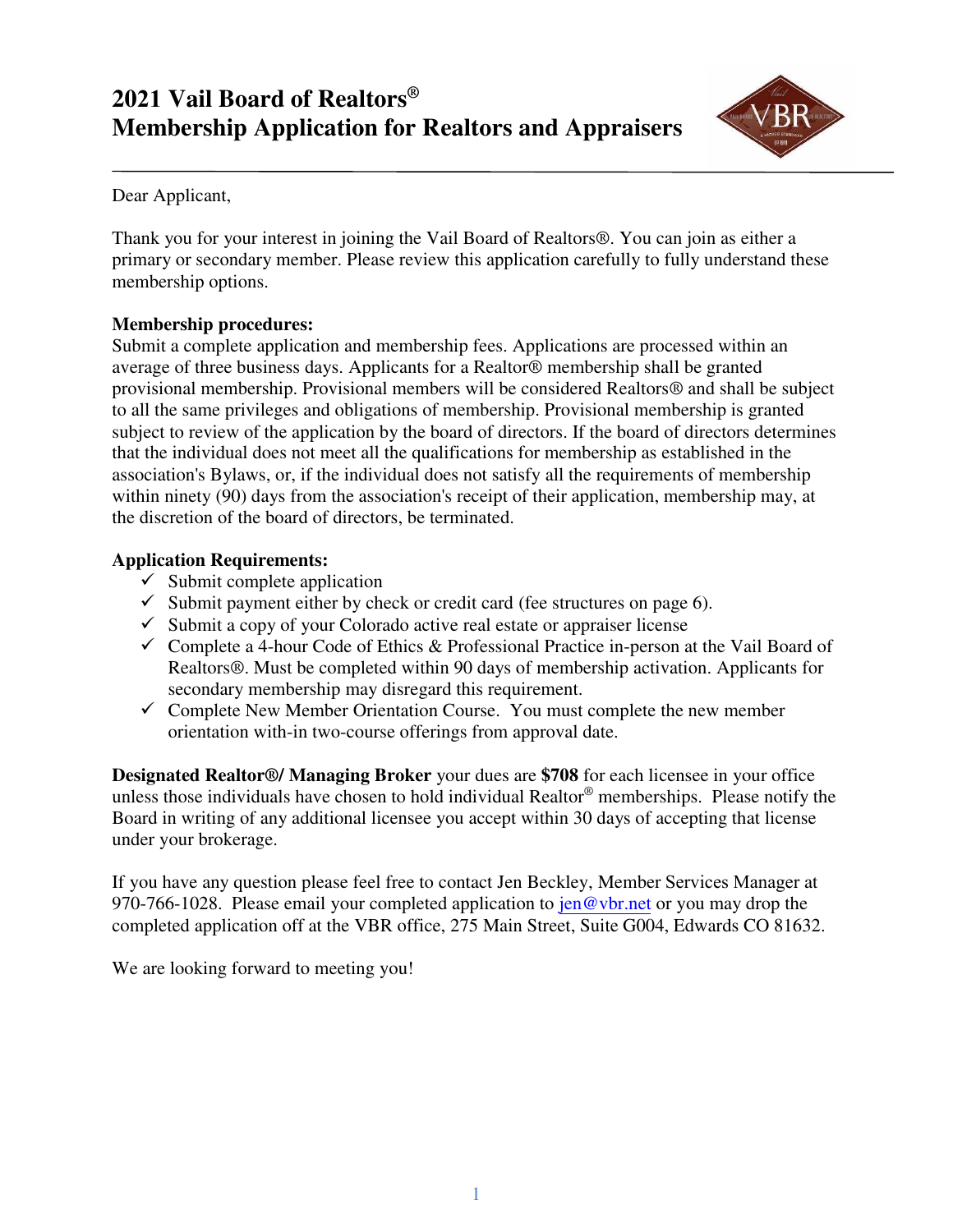# **Application - 2021 Realtors® Membership**

Vail Board of Realtors**®** 0275 Main Street, Suite G004 Edwards, CO 81632 970.766.1028



I hereby apply for a Realtor® Membership in the Vail Board of Realtors® and I am enclosing a payment in the amount of **\$1000 for a one-time VBR application fee, \$1000 for a one-time VMLS Activation Fee and \$708\* for my 2021 Dues.** My application fee and 2021 dues will be returned to me in the event of non-election. In the event of my election, I agree to abide by the Code of Ethics of the National Association of REALTORS®, which includes the duty to arbitrate, and the Constitution, Bylaws, and Rules and Regulations of the above-named Board, the State Association and the National Association. I understand membership brings certain privileges and obligations that require compliance. Membership is final only upon approval by the Board of Directors and may be revoked should completion of requirements, such as orientation, not be completed within the time frame established in the association's bylaws. I understand that I will be required to complete periodic Code of Ethics training as specified in the association's bylaws as a continued condition of membership.

 *NOTE: Applicant acknowledges that if accepted as a member and he/she subsequently resigns from the Board or otherwise causes membership to terminate with an ethics complaint pending, the Board of Directors may condition renewal of membership upon applicant's certification that he/she will submit to the pending ethics proceeding and will abide by the decision of the hearing panel. If applicant resigns or otherwise causes membership to terminate, the duty to submit to arbitration continues in effect even after membership lapses or is terminated, provided the dispute arose while the applicant was a Realtor®.*

\* Amount shown is prorated according to month joining.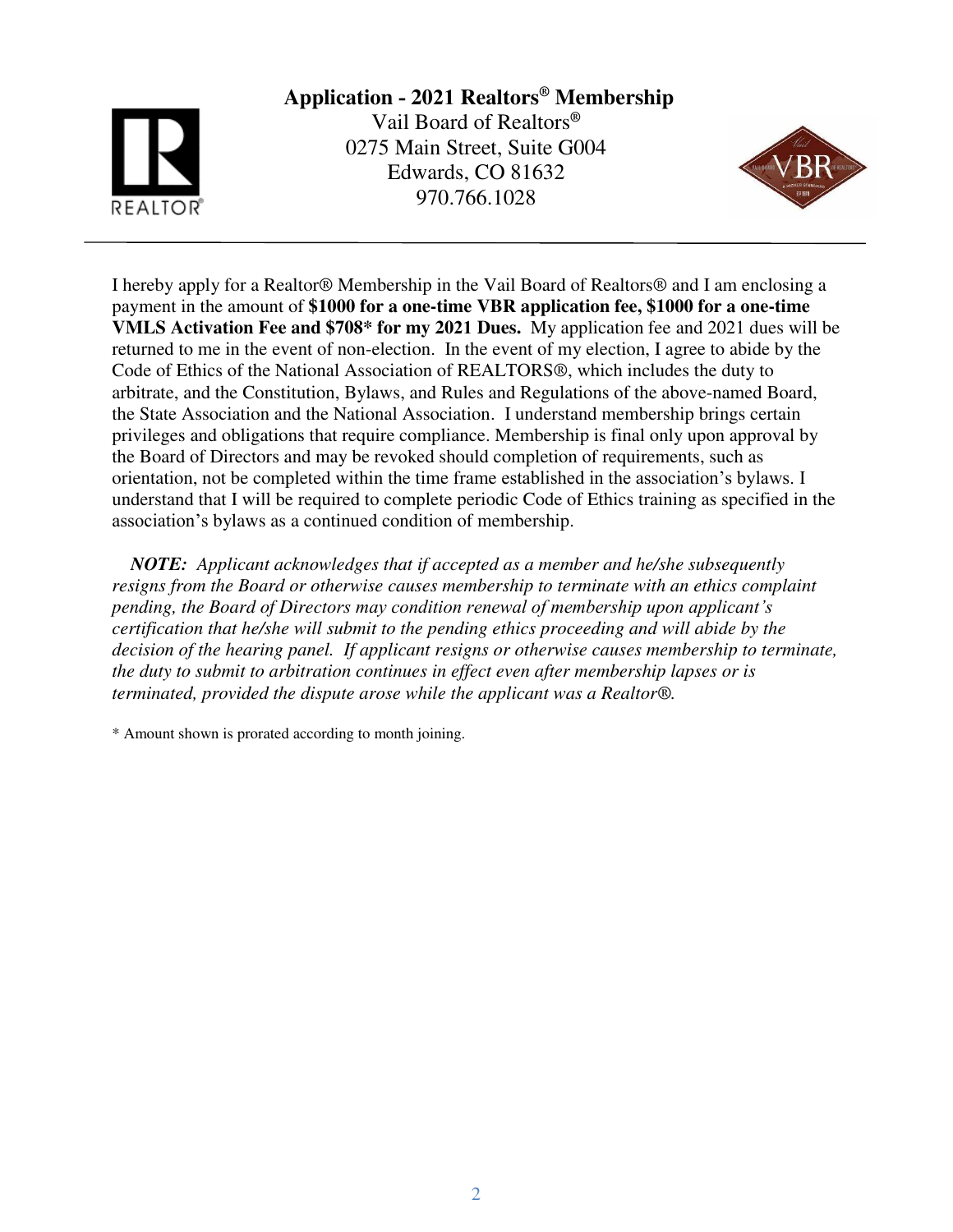I, hereby submit the following information for your consideration:

| <b>Primary Realtor</b> ® - Licensed real estate agent or broker, or certified appraiser whose  |
|------------------------------------------------------------------------------------------------|
| office holds membership in the Vail Board of REALTORS <sup>®</sup> .                           |
| Secondary Realtor® - Sole proprietor, partner, or corporate officer, branch manager in         |
| real estate or appraisal firm who holds primary REALTOR® membership in another                 |
| Board/Association in the State of Colorado                                                     |
| <b>Designated Realtor®</b> - Sole proprietor, partner, or corporate officer, branch manager in |
| real estate or appraisal firm for membership at the Vail Board of REALTORS®                    |

| <b>Personal Information:</b>                    |               |
|-------------------------------------------------|---------------|
| Full Name:                                      |               |
|                                                 |               |
| Home Mailing Address:                           |               |
| Home Physical Address:                          |               |
|                                                 |               |
| Home Phone:                                     | Cell Phone:   |
|                                                 |               |
| Real Estate/Appraiser License #:                | Email:        |
| <b>Birth Date Month:</b>                        | Birth Day:    |
| Website:                                        |               |
|                                                 |               |
| Primary Field of Business (See list on page 7): |               |
|                                                 |               |
| <b>Office Information:</b>                      |               |
| Office Name:                                    |               |
|                                                 |               |
| Office Address:                                 |               |
| Office Phone:                                   | Office Email: |

| Preferred Contact Information: please check mark your preferred contact information |  |                  |              |  |  |  |  |
|-------------------------------------------------------------------------------------|--|------------------|--------------|--|--|--|--|
| Preferred Phone: Cell: $\Box$                                                       |  | Office: $\Box$   | Home: $\Box$ |  |  |  |  |
| Preferred Email: Office: $\Box$                                                     |  | Personal: $\Box$ |              |  |  |  |  |
| Preferred Mailing: Office: $\Box$<br>Home:                                          |  |                  |              |  |  |  |  |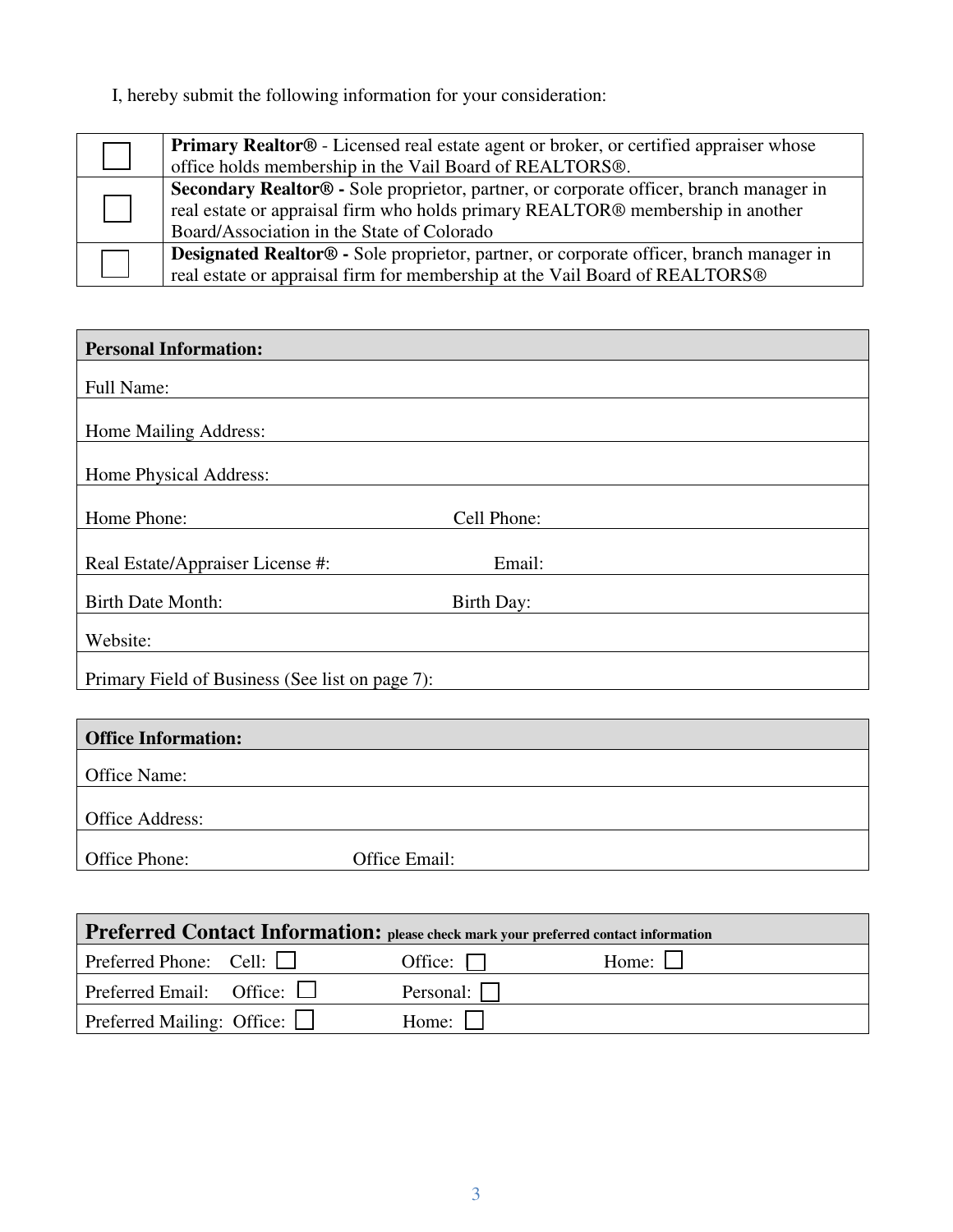| Are you presently a member of any other Association of Realtors <sup>®?</sup>                                                                                                                                                                      | Yes | No             |
|----------------------------------------------------------------------------------------------------------------------------------------------------------------------------------------------------------------------------------------------------|-----|----------------|
| If yes, name of Association and type of membership held:                                                                                                                                                                                           |     |                |
| Have you previously help membership in any other Associations of Realtors®?                                                                                                                                                                        | Yes | N <sub>0</sub> |
| If yes, name of Association and type of membership held:                                                                                                                                                                                           |     |                |
| Have you been found in violation of the Code of Ethics or other membership<br>duties in any Association of Realtors <sup>®</sup> in the past three (3) years or are there<br>such complaints pending?<br>If yes, provide details as an attachment. | Yes | N <sub>0</sub> |
| If you are now or have ever been a Realtor®, indicate your NAR membership<br>$(NRDS)$ #:                                                                                                                                                           |     |                |
| Last date (year) of completion of NAR's Code of Ethics training requirement                                                                                                                                                                        |     |                |
| Are you a principal, partner, corporate officer or branch office manager?<br>If yes, please complete Designated Broker/Branch Mangers page 5:                                                                                                      | Yes | N <sub>o</sub> |

I hereby certify that the foregoing information furnished by me is true and correct, and I agree that failure to provide complete and accurate information as requested or any misstatement of fact, shall be grounds for revocation of my membership if granted. NOTE: Payments to the Vail Board of Realtors® are not deductible as charitable contributions. Such payments may, however, be deductible as an ordinary and necessary business expense. If accepted for membership, application fees and dues are non-refundable. **Initial\_\_\_\_** 

By signing below, I consent that the Realtor® Associations (local, state, national) and their subsidiaries, if any (e.g., MLS, Foundation) may contact me at the specified address, telephone numbers, fax numbers, email address or other means of communication available. This consent applies to changes in contact information that may be provided by me to the Association(s) in the future. This consent recognizes that certain state and federal laws may place limits on communications that I am waiving to receive all communications as part of my membership.

Dated: \_\_\_\_\_\_\_\_\_\_\_\_\_\_\_\_\_\_\_\_\_\_\_\_\_\_\_\_ Signature:\_\_\_\_\_\_\_\_\_\_\_\_\_\_\_\_\_\_\_\_\_\_\_\_\_\_\_\_\_\_\_\_\_\_\_\_\_\_\_

## EMPLOYING BROKER'S STATEMENT

I hereby certify that the applicant for membership in the Vail Board of Realtors® named below is licensed as a "Broker Associate" under my Broker's License, at the address listed below.

| <b>Applicant's Name:</b>                |  |
|-----------------------------------------|--|
| <b>Real Estate License Number:</b>      |  |
|                                         |  |
| <b>Employing Broker's Signature:</b>    |  |
| <b>Employing Broker's Printed Name:</b> |  |
|                                         |  |
|                                         |  |

| Firm Name:             |  |
|------------------------|--|
| Firm Physical Address: |  |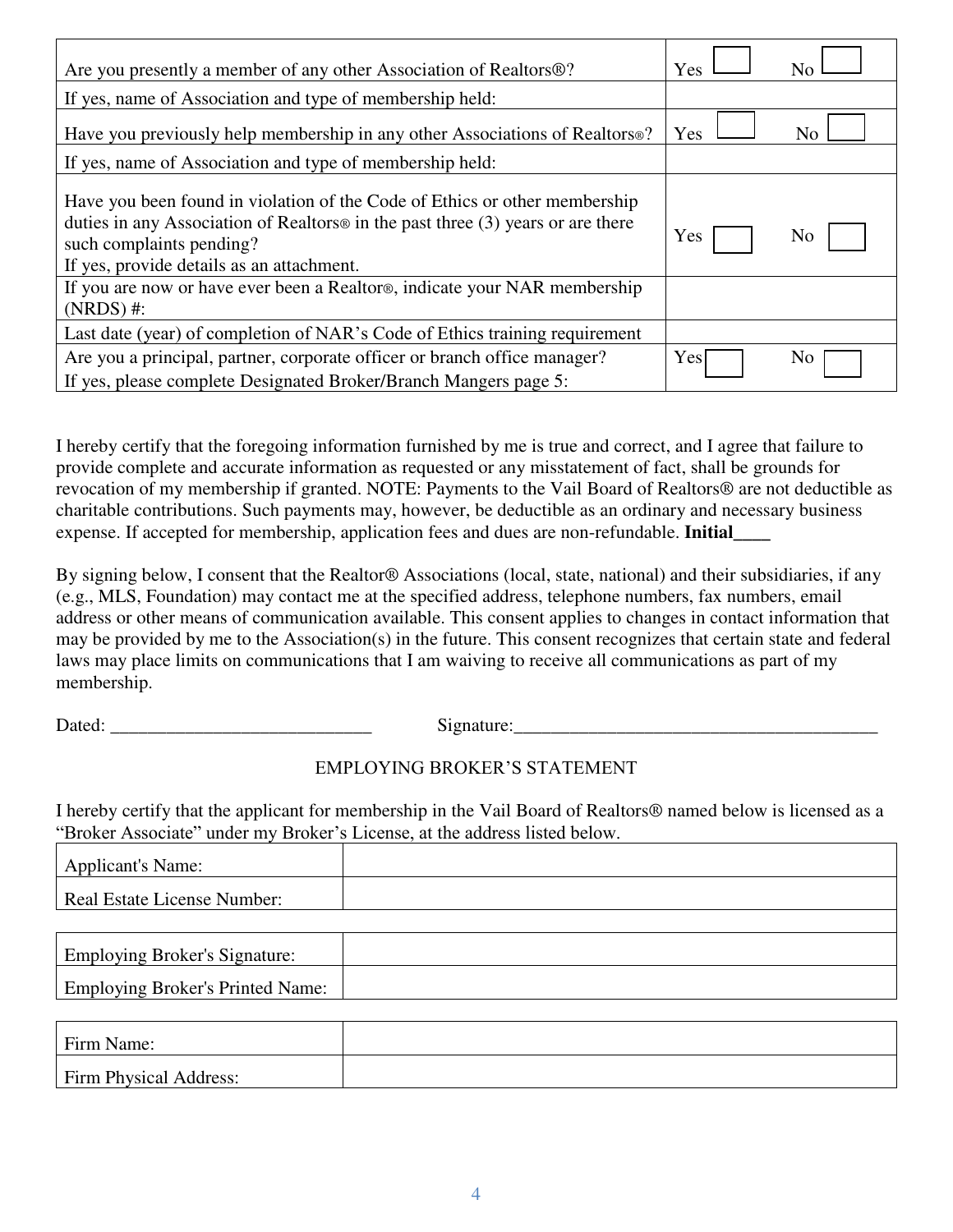#### Only complete if you are the DESIGNATED BROKER/BRANCH MANAGER

#### \*NOTE: With Full and/or Secondary Membership, the Employing Broker is required to join first for Broker Associates/Agents to become members.

| Company                                                                       |                 |             |  |                  |                              |  |  |
|-------------------------------------------------------------------------------|-----------------|-------------|--|------------------|------------------------------|--|--|
| information:                                                                  | Sole Proprietor | Partnership |  | Corporation      | LLC (Limited Liability Co.)  |  |  |
|                                                                               |                 |             |  |                  |                              |  |  |
| Your Position:                                                                | Principal       | Partner     |  | Corporate Office | <b>Branch Office Manager</b> |  |  |
| Names of other                                                                |                 |             |  |                  |                              |  |  |
| Partners/Officers-of                                                          |                 |             |  |                  |                              |  |  |
| your firm:                                                                    |                 |             |  |                  |                              |  |  |
| Have you ever been refused membership in any other Association of             |                 |             |  |                  |                              |  |  |
| <b>REALTORS®?</b>                                                             |                 |             |  |                  | Yes<br>N <sub>o</sub>        |  |  |
| If yes, state the basis for each such refusal                                 |                 |             |  |                  |                              |  |  |
| and detail the circumstances related there to:                                |                 |             |  |                  |                              |  |  |
| Is the Office Address, as stated, your principal place of business?           |                 |             |  |                  | Yes<br>N <sub>o</sub>        |  |  |
| If not, or if you have any branch offices, please indicate                    |                 |             |  |                  |                              |  |  |
| and give address:                                                             |                 |             |  |                  |                              |  |  |
| Do you hold, or have you ever held, a real estate license in any other state? |                 |             |  |                  | Yes<br>N <sub>0</sub>        |  |  |
| If so, where:                                                                 |                 |             |  |                  |                              |  |  |
| Have you or your firm been found in violation of state                        |                 |             |  |                  |                              |  |  |
| real estate licensing regulations within the last three                       |                 |             |  |                  |                              |  |  |
| years? If yes, provide details:                                               |                 |             |  |                  |                              |  |  |
| Have you or you firm been convicted, adjudged, or otherwise recorded          |                 |             |  |                  |                              |  |  |
| as guilty by a final judgment of any court of competent jurisdiction of       |                 |             |  |                  |                              |  |  |
| a felony or other crime. If yes, provide details:                             |                 |             |  |                  |                              |  |  |

I hereby certify that the foregoing information furnished by me is true and correct, and I agree that failure to provide complete and accurate information as requested or any misstatement of fact, shall be grounds for revocation of my membership if granted. NOTE: Payments to the Vail Board of REALTORS® are not deductible as charitable contributions. Such payments may, however, be deductible as an ordinary and necessary business expense. No refunds.

By signing below, I consent that the Realtor® Associations (local, state, national) and their subsidiaries if any (e.g., MLS, Foundation) may contact me at the specified address, telephone numbers, fax numbers, email address or other means of communication available. This consent applies to changes in contact information that may be provided by me to the Association(s) in the future. This consent recognizes that certain state and federal laws may place limits on communications that I am waiving to receive all communications as part of my membership

Dated: \_\_\_\_\_\_\_\_\_\_\_\_\_\_\_\_\_\_\_\_\_\_\_\_\_\_\_\_ Signature: \_\_\_\_\_\_\_\_\_\_\_\_\_\_\_\_\_\_\_\_\_\_\_\_\_\_\_\_\_\_\_\_\_\_\_\_\_\_\_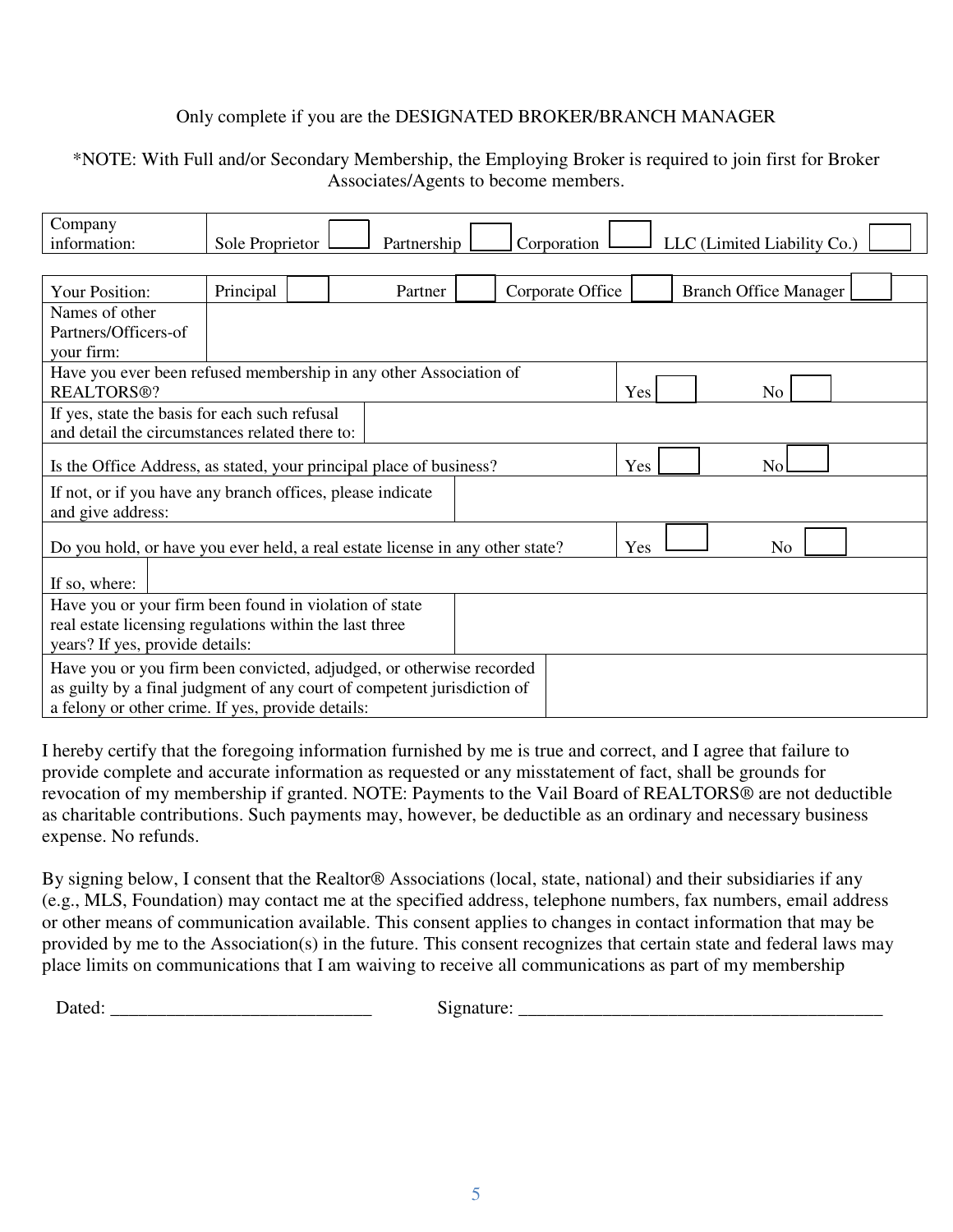| <b>New Primary or Secondary</b><br><b>Member Application Fee</b> | $\mathbb{S}$ |          | 1,000.00 Vail Board of Realtors <sup>®</sup> (VBR) |
|------------------------------------------------------------------|--------------|----------|----------------------------------------------------|
|                                                                  |              |          |                                                    |
|                                                                  | S            |          | 1,000.00 Vail Multi-List Service Inc.              |
| Total: \$                                                        |              | 2,000.00 |                                                    |
| <b>New Office Setup Fee</b>                                      | <sup>S</sup> | 600.00   | Vail Board of Realtors <sup>®</sup>                |
|                                                                  | \$           | 600.00   | Vail Multi-List Service Inc.                       |
| Total:                                                           | S            | 1,200.00 |                                                    |

## Vail Board of Realtors® Membership Fee's

\*NOTE: The Application Fees are "One Time" if you remain a member of the Vail Board of Realtors®. If you terminate membership and wish to rejoin at a later date, the application fee will be due again for reinstatement of your membership.

|              |                             |                             |                                             |               |             |             | Additional    |
|--------------|-----------------------------|-----------------------------|---------------------------------------------|---------------|-------------|-------------|---------------|
|              |                             | <b>Colorado</b>             | <b>National</b>                             |               |             |             | Contributions |
|              |                             |                             | Vail Board of Association of Association of | <b>NAR</b>    |             |             |               |
|              | <b>REALTORS<sup>®</sup></b> | <b>REALTORS<sup>®</sup></b> | <b>REALTORS<sup>®</sup></b>                 | <b>Assess</b> | Total       | <b>RPAC</b> | <b>VBRF</b>   |
| January \$   | 348.00                      | $175.00$ \$<br>S            | 150.00                                      | Ŝ.<br>35.00   | 708.00<br>Ŝ | Ŝ.<br>25.00 | 20.00<br>S.   |
| February \$  | 319.00                      | S<br>$160.42$ \$            | 137.50                                      | 35.00<br>Ŝ.   | 651.92<br>s | 25.00<br>Ŝ. | Ŝ.<br>20.00   |
| March \$     | 290.00                      | -S<br>145.83                | ΙŜ<br>125.00                                | s<br>35.00    | Ŝ<br>595.83 | Ŝ.<br>25.00 | Ŝ.<br>20.00   |
| April \$     | 261.00                      | .Ŝ<br>$131.25$ \$           | 112.50                                      | Ŝ.<br>35.00   | Ŝ<br>539.75 | \$25.00     | \$20.00       |
| $May \xi$    | 232.00                      | Ŝ<br>116.67 <sup>°</sup>    | 100.00                                      | Ŝ.<br>35.00   | Ŝ<br>483.67 | Ŝ.<br>25.00 | S.<br>20.00   |
| June S       | 203.00                      | -S<br>102.08                | -Ŝ<br>87.50                                 | $$35.00$ \$   | 427.58      | \$25.00     | Ŝ.<br>20.00   |
| July \$      | 174.00                      | 87.50 \$<br>Ś               | 75.00                                       | \$35.00       | Ŝ<br>371.50 | \$25.00     | \$20.00       |
| August \$    | 145.00                      | Ŝ<br>72.92 S                | 62.50                                       | 35.00<br>S.   | 315.42<br>Ŝ | Ŝ.<br>25.00 | S.<br>20.00   |
| September    | 116.00                      | -Ŝ<br>58.33                 | -Ŝ<br>50.00                                 | Ŝ.<br>35.00   | Ŝ<br>259.33 | \$25.00     | \$20.00       |
| October \$   | 87.00                       | Ś<br>$43.75$ \$             | 37.50                                       | Ŝ.<br>35.00   | s<br>203.25 | \$25.00     | \$20.00       |
| November: \$ | 58.00                       | Ŝ<br>29.17                  | Ŝ<br>25.00                                  | 35.00<br>s    | s<br>147.17 | Ś.<br>25.00 | S.<br>20.00   |
| December: S  | 29.00                       | Ŝ<br>$14.58$ \$             | 12.50                                       | Ŝ.<br>35.00   | Ŝ<br>91.08  | \$25.00     | \$20.00       |

#### **REALTOR® Member Dues Proration 2021**

\*If paying by check please submit two (2) checks payable to the following:

- 1. Vail Board of Realtors Application Fee \$1,000.00 +2021 Proration Dues
- 2. Vail MLS Above Application Fee \$1,000.00

\*NOTE: Once your application is approved for membership, each individual will be invoiced \$48 per month for the access to the MLS System. This fee is a monthly MLS fee.

If you wish to pay your membership fees with a credit card, please mark yes here. Yes For security purposes, we will contact you regarding your credit card payment for the initial membership fees.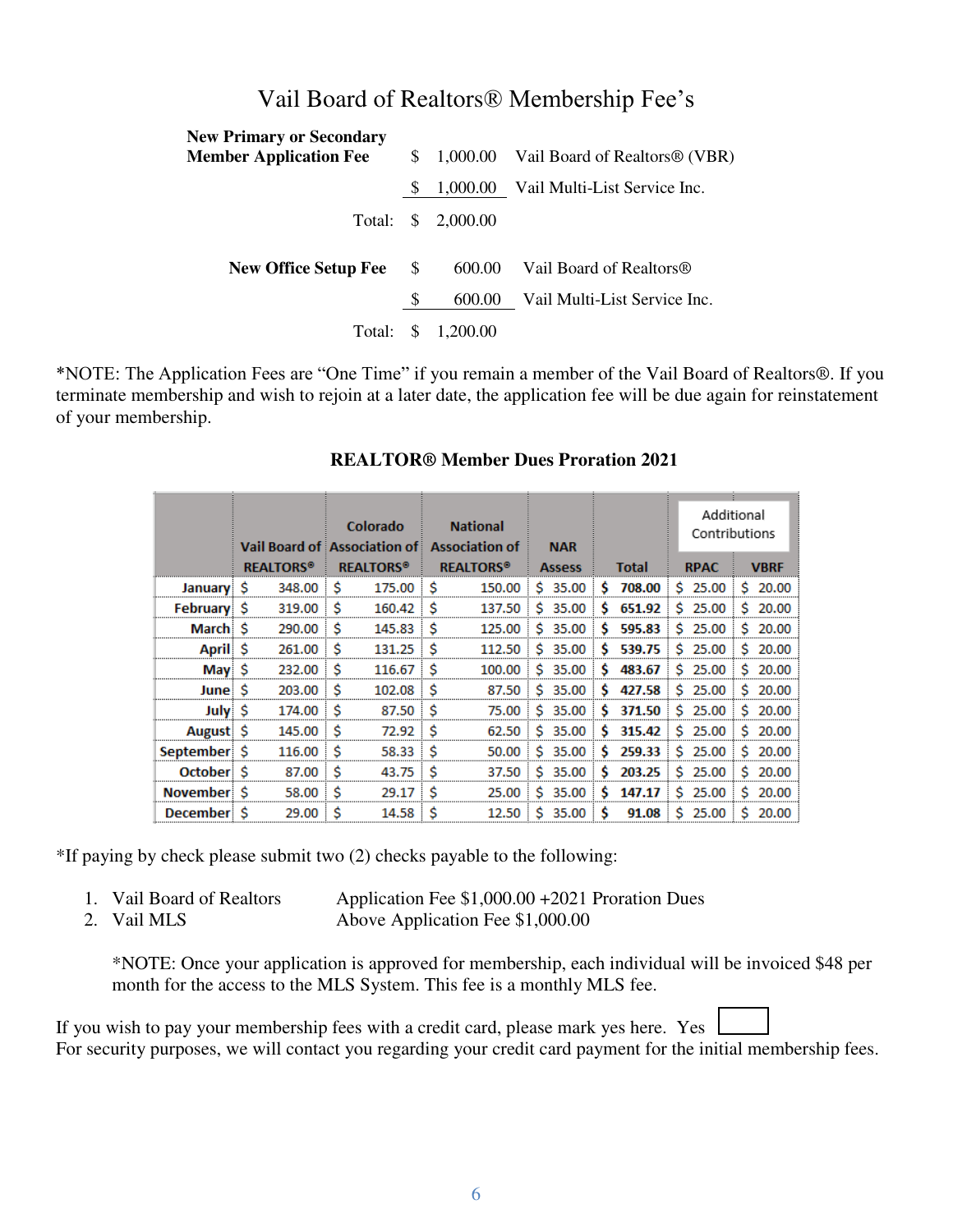#### **Fees for MLS Only Membership:**

One Time MLS Application Fee per agent: \$2,000

One Time MLS Office Initiation Fee: \$2,000

Monthly Database Maintenance Fee: \$125 per license

\*NOTE: I do not want Board Membership in the Vail Board of Realtors®. There is a monthly database maintenance fee of \$125.00 per agent that will be billed monthly. **Vail Multi List Service Fee's**

| MLS Access Fee per agent     | \$48.00 a month |
|------------------------------|-----------------|
| SentriLock Access            | \$16 a month    |
| SentriLock Bluetooth Lockbox | $$99$ a box     |

### **Primary Field of Business**

| <b>FIELD # RESIDENTIAL</b>                 | <b>FIELD # COMMERCIAL</b>                    | <b>FIELD # OTHER</b> |                                                                 | FIELD# |                                                                         |
|--------------------------------------------|----------------------------------------------|----------------------|-----------------------------------------------------------------|--------|-------------------------------------------------------------------------|
| 100 General Residential Sales              | 200 General Commercial Sales/Leasing         |                      | <b>300 Auctioneer</b>                                           |        | 431 Government Employee (Generic)                                       |
| 101 Existing Homes (Resales)               | 201 Industrial Sales/Leasing                 |                      | 301 General Appraisal                                           |        | 432 Home Inspector                                                      |
| 102 New Homes                              | 202 Office Sales/Leasing                     |                      | 302 General Real Estate                                         |        | 433 Home Repair Contractor or Supplier                                  |
| 103 Buyer Brokerage                        | 203 Retail Sales/Leasing                     |                      | 303 Young Professionals Network                                 |        | 434 Homeowner Insurance                                                 |
| <b>Manufactured Homes (including</b>       |                                              |                      |                                                                 |        |                                                                         |
| 104 Mobile Homes)                          | 204 Land Sales/Leasing                       |                      | 310 Personal Assistant (licensed)                               |        | 435 Homeowner Warranty Sales                                            |
| 105 Residential Lots                       | 205 Multi-Family Sales/Leasing               |                      | 311 Personal Assistant (unlicensed)                             |        | 440 Internet Service Provider (ISP)                                     |
| 106 Resort Specialist                      | 206 Property Management                      |                      | 312 Economic Development                                        |        | 441 Internet Marketing                                                  |
| 107 Condominiums                           | 207 Appraiser                                |                      | <b>313 Financial Services</b>                                   |        | 450 MLS and MLS Products Vendor                                         |
| 108 International                          | 208 International                            |                      | <b>314 Real Estate Law</b>                                      |        | 460 Mortgage Banker or Broker                                           |
| 109 Appraisal                              | 209 Exchanges                                |                      | 315 Redevlopment/Rehabilitation                                 |        | 461 Mortgage Loan Originator/Processor                                  |
|                                            |                                              |                      |                                                                 |        | <b>Real Estate Products Supplier (signs; maps;</b>                      |
| 110 Second Homes                           | 210 Tenant Representative                    |                      | <b>316 Relocation</b>                                           |        | 470 etc.)                                                               |
| <b>111 Vacation Rentals</b>                | 211 Investment Sales                         |                      | <b>317 Securitization</b>                                       |        | 475 Surveyor                                                            |
| 112 Timeshare Sales                        | 212 Hotel/Leisure                            |                      | 318 Syndication                                                 |        | 480 Termite Inspector                                                   |
|                                            | <b>Residential Investment (non-owner</b>     |                      |                                                                 |        |                                                                         |
| 113 Farm And Ranch                         | 213 occupied)                                |                      | <b>319 Real Estate Taxation</b>                                 |        | 485 Title Insurance Agent or Representative                             |
| 120 Brokerage Management                   | 220 Brokerage Management                     |                      | 400 Accountant/CPA                                              |        | 490 Account or Sales Representative                                     |
| 121 Corporate Management                   | 221 Corporate Management                     |                      | <b>Association General Counsel (or "Board</b><br>401 Attorney") |        | <b>Business Owner/Operator or other executive</b><br>491 level employee |
| 122 Sales Management                       | 222 Trainer/Instructor/Educator              |                      | 402 Attorney                                                    |        | 492 Member Benefits/Services Vendor                                     |
| 123 Trainer/Instructor/Educator            | 223 Marketing/Research                       |                      | 410 Builder/Developer - Commercial                              |        | 493 Vendor                                                              |
| 124 Marketing/Research                     | 224 Office Support Staff (licensed)          |                      | 411 Builder/Developer - Residential                             |        | 494 Technical Specialist                                                |
| <b>Office Administrative Support Staff</b> |                                              |                      |                                                                 |        |                                                                         |
| 125 (licensed)                             | 225 Office Support Staff (unlicensed)        |                      | 415 Computers - Hardware Sales/Service/Repair                   |        |                                                                         |
| <b>Office Administrative Support Staff</b> |                                              |                      |                                                                 |        |                                                                         |
| 126 (unlicensed)                           | 226 Asset/Portfolio Management               |                      | 416 Computers - Real Estate-related Software                    |        |                                                                         |
| 130 Single Family                          | 227 Government Property Mngt                 |                      | 420 Escrow or Settlement Agent                                  |        |                                                                         |
| 131 Multi-Family                           | 230 Counselor                                |                      | 424 Elected Official - Local                                    |        |                                                                         |
| 132 Condos; Resorts; Time Shares           | 231 Business Broker                          |                      | 425 Elected Official - State                                    |        |                                                                         |
|                                            | 232 Development                              |                      | 426 Government Executive - Local                                |        |                                                                         |
|                                            | 233 Investment Properties (including REIT's) |                      | 427 Government Executive - State                                |        |                                                                         |
|                                            | 234 Acquisition                              |                      | 428 Government Employee - Local                                 |        |                                                                         |
|                                            | 235 Build To Suit                            |                      | 429 Government Employee - State                                 |        |                                                                         |
|                                            | 236 Commercial Sale/Leaseback                |                      |                                                                 |        |                                                                         |
|                                            | 237 Site Selection                           |                      |                                                                 |        |                                                                         |
|                                            |                                              |                      |                                                                 |        |                                                                         |